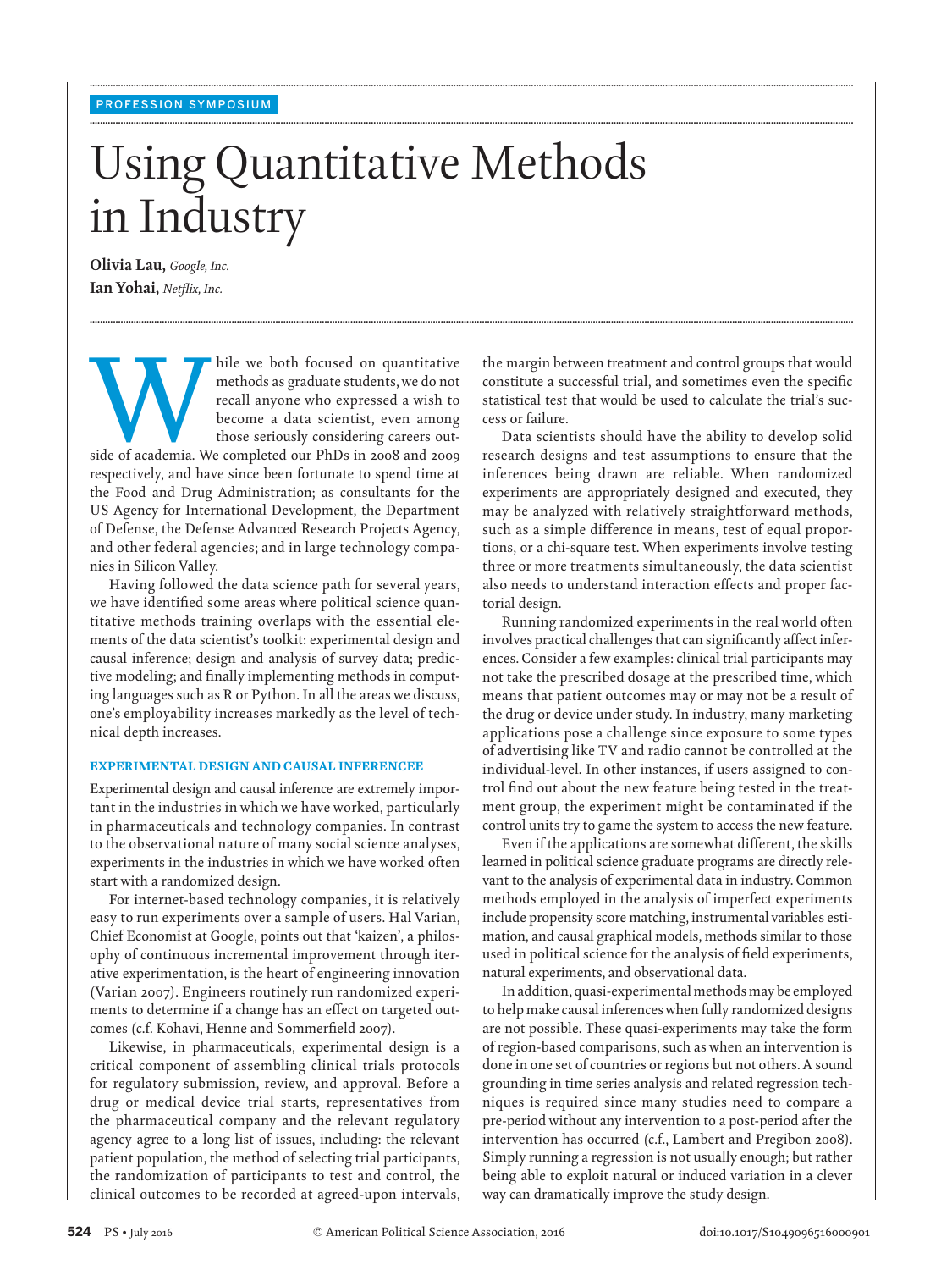We believe this is a good example where seeking greater technical 'depth' as part of a graduate program will help candidates stand out during the interview process. Many advanced statistics courses on causal inference cover methods for analyzing quasi-experiments and addressing non-compliance, but these should be more regularly offered as part of political science programs.

### **SURVEY DESIGN AND ANALYSIS**

 Given that survey analysis has deep roots in political science, there is a good fit between the training provided in many graduate programs and the requirements for being a survey analyst in industry. Surveys are particularly useful for identification of trends and market sizing.

 Companies frequently conduct surveys to provide insights into market and consumer trends. In many cases, surveys

 In our experience, most political science graduate programs emphasize parametric modelling, with less attention paid to unsupervised machine learning. Certainly, having a solid grounding in linear regression and related methods is a prerequisite for many positions that involve predictive modeling. In addition, survival models that predict time to failure are frequently used to model the rate at which customers are likely to cancel service (Van den Poel and Larivière, 2004).

 Exposure to machine learning methods, such as support vector machines, random forests, boosting techniques, and other methodologies is often required for many positions. Some roles also necessitate familiarity with natural language processing (NLP) methods, including topic modeling and sentiment analysis. In the last several years, these methods have also gained popularity in political science (Hopkins and King 2010; Quinn et al. 2010), so graduate students may be

 *Common methods employed in the analysis of imperfect experiments include propensity score matching, instrumental variables estimation, and causal graphical models, methods similar to those used in political science for the analysis of field experiments, natural experiments, and observational data.* 

**........................................................................................................................................................................................................................................................................................................**

**........................................................................................................................................................................................................................................................................................................**

complement experimentation since a test cannot necessarily explain why a particular product feature was successful or unsuccessful. Conducting surveys in conjunction with experiments can sometimes provide a story to fill this gap. When companies operate in distinct markets, surveys may be useful in understanding cross-cultural and market-specific features that may help or handicap a product launch. Surveys can also help inform product deployment decisions by estimating the demand for a new product. For example, epidemiological studies can inform drug development decisions by estimating the prevalence of specific diseases in the population (c.f., Parekh et al. 2011).

 Surveys in industry face the same challenges as in other areas such as political and opinion polling, particularly low and declining response rates. Accordingly, good survey analysts will have familiarity with statistical techniques like non-response weighting and missing data imputation. There are also a variety of modes in which surveys are conducted: in-product, e-mail, Internet panels, and occasionally by telephone. Research on mode effects is thus highly relevant.

## **PREDICTIVE MODELING**

 Predictive modeling has become crucial to many companies with big data problems. Access to huge datastores is not enough by itself without methods to derive actionable insights. From recommendations systems that give personalized viewing suggestions to subscribers to detecting potential fraud to modeling when customers are likely to cancel subscriptions, good predictive models can materially affect the bottom line. Both parametric modeling and machine learning methods may be employed to developing these models.

familiar with them. However, many roles require substantial depth in machine learning methods, and so candidates considering a career in industry may want to supplement the traditional graduate coursework with additional training. As we discuss below, knowledge of programming languages is also essential, and this is particularly true in the machine learning area as training and validating models requires substantial data processing.

#### **COMPUTING AND VISUALIZATION**

 We were fortunate that in our graduate program, R was the required language in methods courses; we both became fairly proficient R programmers. This was helpful not only because R is widely used in industry, but also because facility with one programming language makes it somewhat easier to learn another and also signals to employers that the applicant can do so.

 Proficiency with R (or Python) is not the only requirement for aspiring data scientists. For our research in graduate school, we worked with datasets on the order of hundreds of thousands of rows. Now we routinely work with datasets on the order of billions of rows. SQL is therefore widely used to pull data. While neither of us learned SQL in graduate school, understanding equivalent concepts in R (e.g., "merge" being similar to "join") was helpful. Nevertheless, more focus on databases would likely be beneficial in graduate programs, and would also enable more researchers to undertake large scale analyses in political science as well.

 Data visualization has also taken on increased importance, since many companies track a slew of metrics on a daily basis or even in real-time. These must be intelligently presented, however, since it is easy to lose track of what is most important when so much data are available. Many data scientists